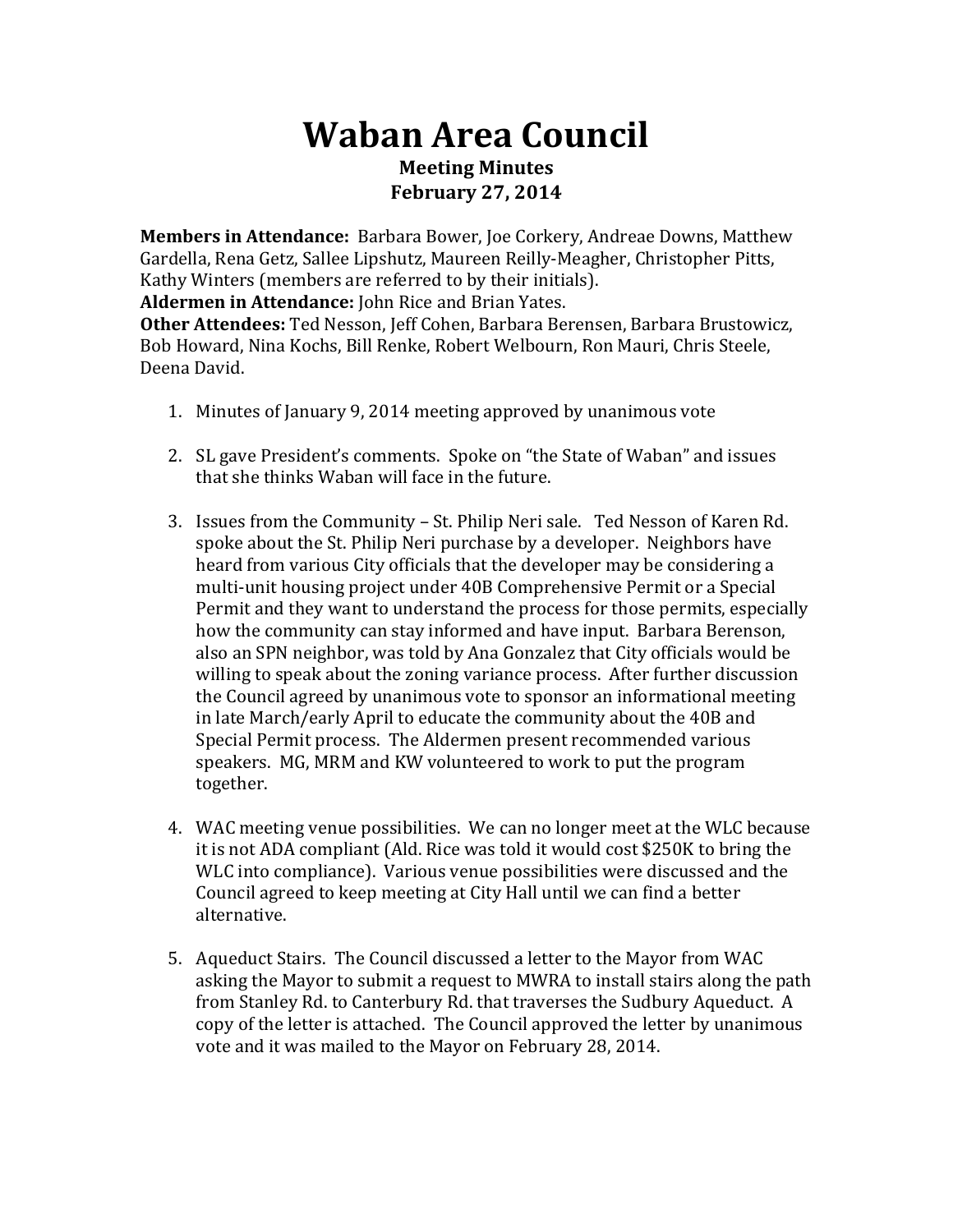- 6. Angier Update. No update from Ald. John Rice. BB gave an update on the January 9<sup>th</sup> Angier meeting regarding the transition to the Carr school.
- 7. Zervas. Ald. Brian Yates discussed the Zervas working group and building committee. SL informed that WAC had been asked by Newton Highlands AC and Upper Falls AC if we should have area council representation on the Zervas working group. She summarized the discussion at the last NHAC meeting. Ald. Rice told us that the Zervas building committee made a recommendation to the Mayor that Zervas building should remain at the Beethoven site. The building committee examined alternative sites (Elliot St. DPW and Cold Spring Park) and determined they would not work.
- 8. Riverside. MRM provided an update on the Riverside project. MRM will work with CP to update the website re Riverside. MRM wants WAC to ask planning to post clear images of main storm drain (the configuration has changed) as well as the placement of the water pipe. MRM wants the Council to take a look at the materials and draft a letter that identifies our concerns about the impact on Waban. Bill Renke, President of the Lower Falls Improvement Association and Co-Chair of the Riverside Station Neighborhood Coalition, also spoke about the project and said that the MBTA is going to come back with a presentation of what the parking garage will look like and he suggests that public meeting would be a place at that time. Ald. Yates clarified that the parking garage will be funded by the MBTA and the City will not be on the hook for that.
- 9. Bd. Of Alderman water, sewer and storm water rate restructuring. Status of the rate restructuring was discussed. Aldermen present voiced strong doubts there would be a proposal for rate change ready by July 2014. If anyone has questions regarding the rate restructuring, contact Ald. Deb Crossley or Shawna Sullivan ssullivan@newtonma.gov, staff to the Public facilities committee.
- 10. Mission statement. The draft mission statement, a copy of which is attached, was approved by unanimous vote.
- 11. Community Guide. Office of Public Affairs has asked for a blurb about WAC for the Community Guide. SL read proposed blurb about area councils. Everyone agreed.
- 12. Budget Discussion. SL informed Council that in the past money has been spent on signature collection, advertising, website, election notification. Possible expenditures in the future: Two annual mailings, meeting space fees, community achievement or service recognition. SL came up with a proposed budget of \$2400 expenditures and \$2500 revenue. Discussion about possibly raising money through Silent Auction at Village Day. Discussion about sending insert about WAC in WIS newsletter. Decision on